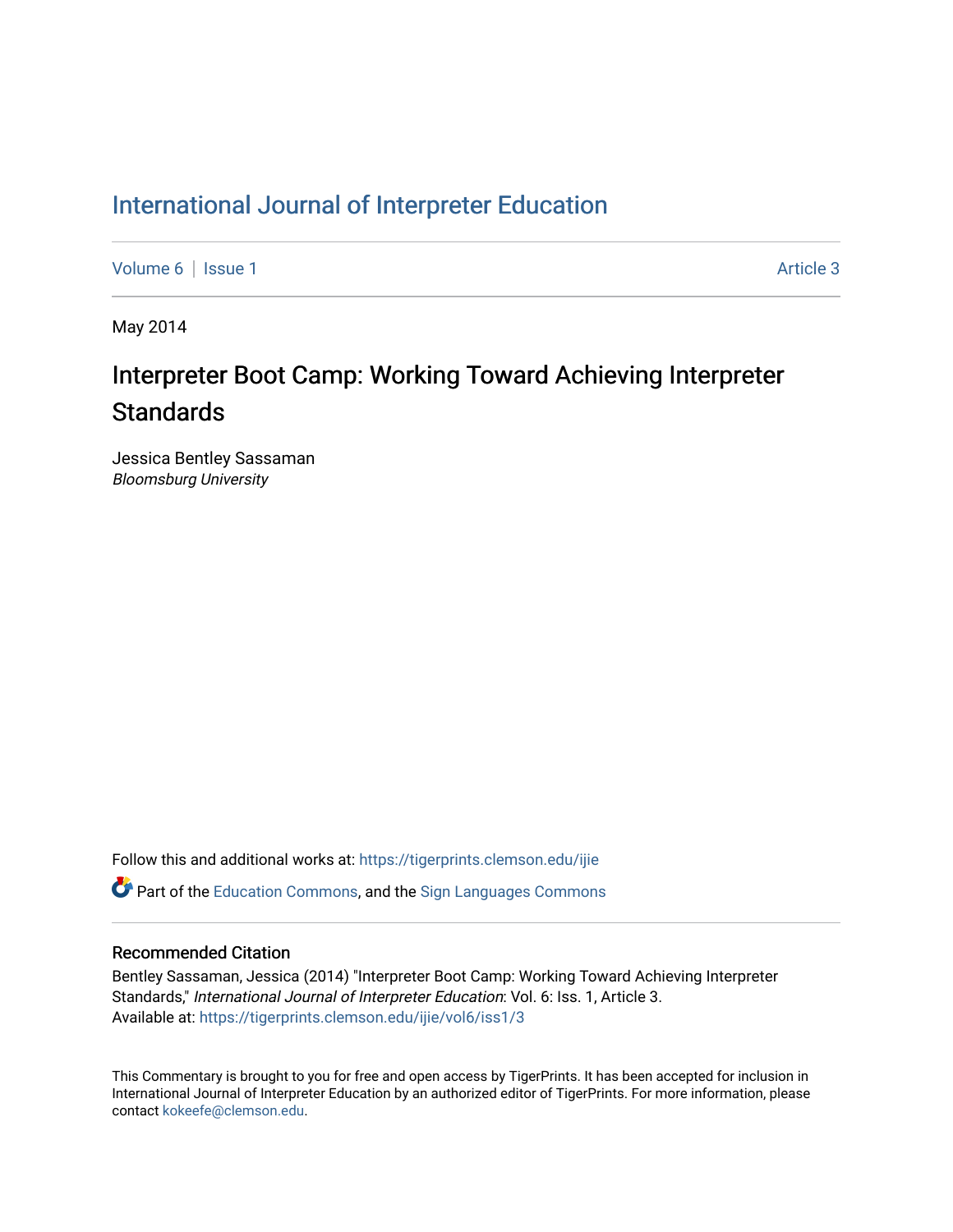# **Interpreter Boot Camp: Working Toward Achieving Interpreter Standards**

#### **Jessica Bentley-Sassaman <sup>1</sup>**

*Bloomsburg University of Pennsylvania, USA*

#### **Sue Ann Houser**

*Pennsylvania Training and Technical Assistance Network, USA*

#### **Brian Morrison**

*Community College of Philadelphia, USA*

#### **Abstract**

 $\overline{a}$ 

**A project was established in the state of Pennsylvania to mentor interpreters who scored between 3.0 and 3.4 on the Educational Interpreter Performance Assessment (EIPA), missing the state minimum standard score of 3.5 or higher. This article serves as a template for interpreter trainers interested in setting up an interpreter "boot camp" to assist graduates in bridging the gap from an interpreter training program to work in an educational setting. Four mentees and four mentors, two instructors from interpreting programs, and one educational consultant participated in the Pennsylvania Interpreter Boot Camp. Although not all mentees achieved the targeted 3.5 score when they retook the EIPA, all did improve their interpreting skills.**

Key Words: boot camp, mentor, mentee, Educational Interpreter Performance Assessment

*<sup>1</sup> Correspondence to: jbentley@bloomu.edu*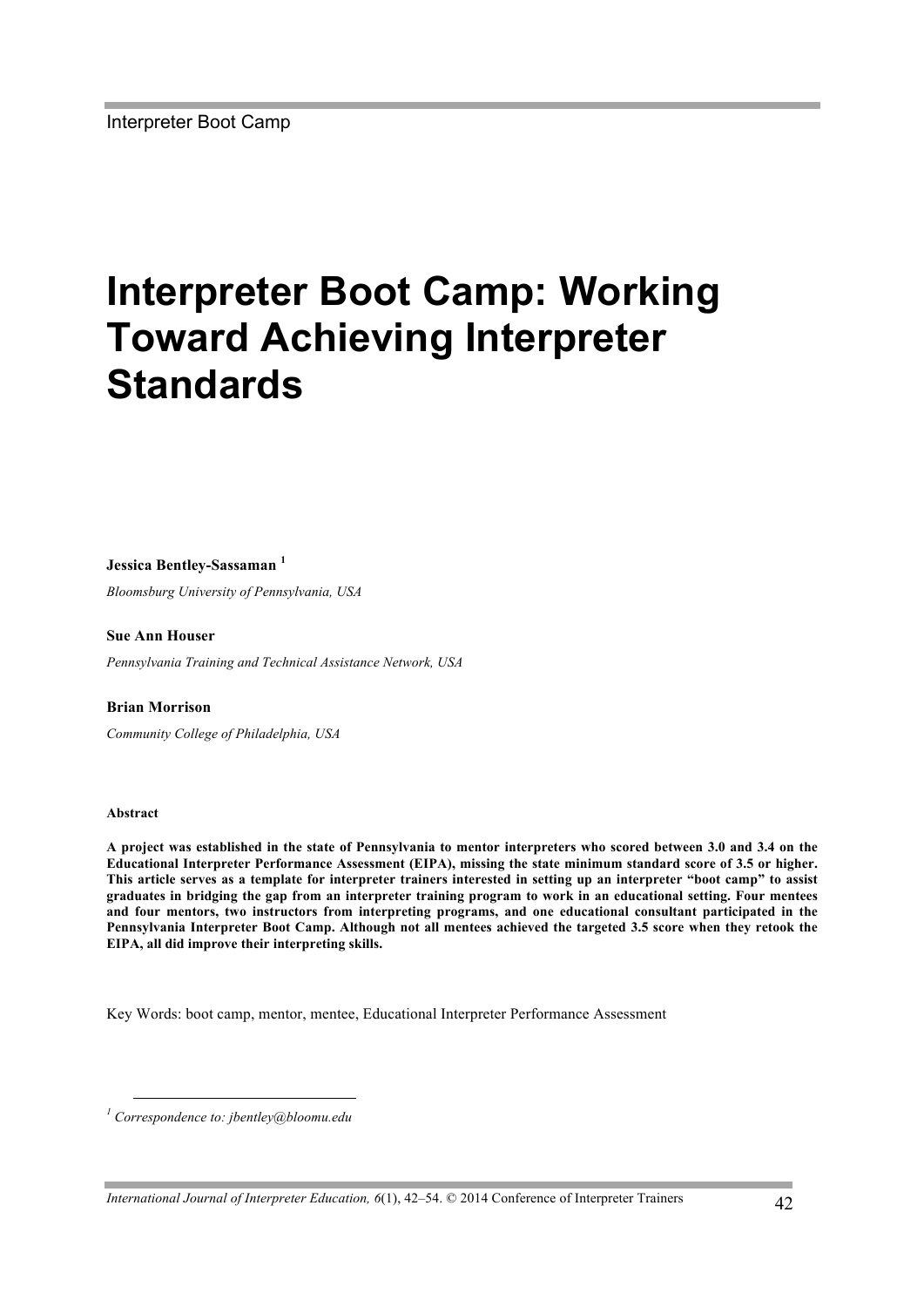# **Interpreter Boot Camp: Working Toward Achieving Interpreter Standards**

Deaf children in the United States have a right to a qualified educational interpreter during classroom instruction under the Individuals with Disabilities Education Act (IDEA; Classroom Interpreting, n.d.). The word *qualified* can have different meanings. In order to define it, states have enacted laws to restrict who can interpret in educational K–12 settings; many use a minimum score on the Educational Interpreter Performance Assessment (EIPA), a measure of interpreter performance. EIPA scores are based on 38 criteria and scored on a 1–5 scale. Of the states that require the EIPA, there is disparity as to what score deems an interpreter as qualified. Twelve states that use the EIPA to qualify educational interpreters require a score of 3.5 out of a scale of 5 (Classroom Interpreting, n.d.). Four states require a 4.0, and seven require a minimum of a 3.0 (Classroom Interpreting). The state of Pennsylvania requires a score of 3.5. To increase the pool of interpreters achieving this minimum, to meet the interpreting needs of the deaf students in the state, staff from the Pennsylvania Training and Technical Assistance Network (PaTTAN; the entity responsible for the provision of training for educational interpreters), in collaboration with the program coordinators of the state's interpreter training programs, developed the Interpreter Training Program to Pennsylvania School Boot Camp. This article will discuss the inception, implementation, and results of this project.

# *History*

The Commonwealth of Pennsylvania School Code, Chapter 14, "Highly Qualified Personnel" (Commonwealth of Pennsylvania, 2008), which mirrors the Individuals with Disabilities Education Act (IDEA), outlines regulations for educational interpreters (22 Pa. Code  $\S$  14.105(b)). The law states that all educational interpreters who work in K–12 settings must attain a minimum score of 3.5 on the EIPA or be registered with the Office for the Deaf and Hard of Hearing (as a nationally certified sign language interpreter). Interpreters are also required to earn at least 20 hours of staff development activities related to interpreting or transliterating annually (22 Pa. Code § 14.105(b)(i-iii)). When the law went into effect in 2008, approximately 100 educational interpreters met the state minimum standard. To assist with bringing aspiring educational interpreters' skill levels up to the required minimum score of 3.5, a formal mentorship program was established. PaTTAN, an initiative of the Pennsylvania Department of Education's Bureau of Special Education that is responsible for providing professional development and technical assistance related to special education issues, included goals for establishing such a program in its State Personnel Development Grant (SPDG), which was funded through the Office of Special Education Programs (OSEP).

PaTTAN's Educational Interpreter Mentorship Program was established in April 2008. The goal of the project was to expand the pool of highly qualified interpreters—those who had achieved a minimum EIPA score of 3.5 to work in educational settings, through a formal mentoring program, regional interpreting labs, and continuing professional development. Eighteen educational interpreter mentors were trained by experts from the DO-IT Center at the University of Northern Colorado. Mentors' academic and credential eligibility requirements were a minimum score of 4.2 on the EIPA, a bachelor's degree (preferred) or an associate's degree from an accredited college or university, and at least 3 years' experience working in an educational setting. The mentor training component consisted of 6 days of face-to-face training, which included methods of skill assessment, techniques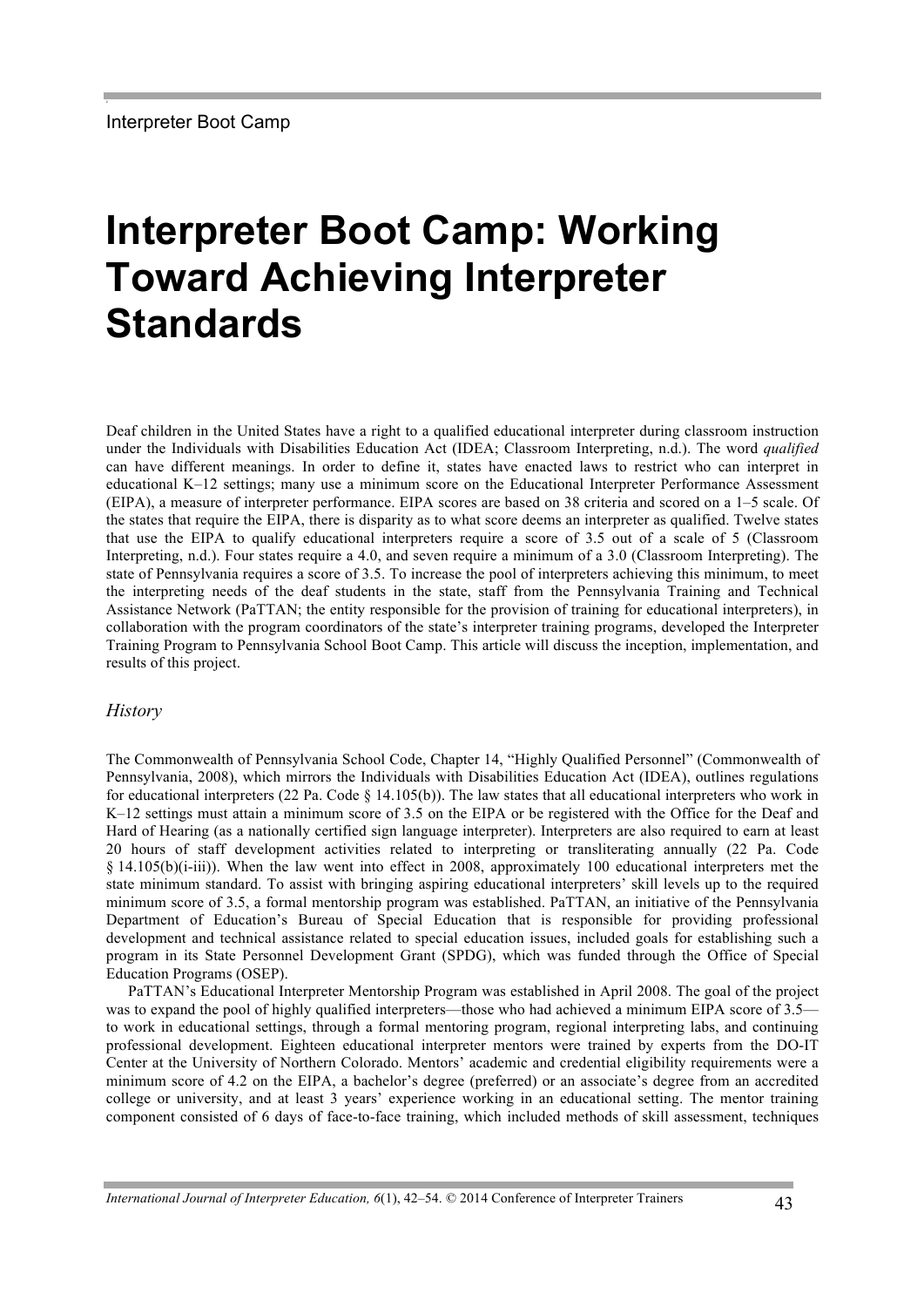for discussing interpreting performance, prioritizing of skill development needs, and strategies for enhancing reflective practice and decision making among K–12 interpreters.

Upon completion of the training, mentors worked one on one with individuals who had attained an EIPA score between 2.4 and 3.4. Each mentor had access to regional interpreting labs, which included professional development materials to support technical skills as well as the role and responsibility germane to the educational setting. At the time this article was written, 72 aspiring educational interpreters had been entered into the PA Educational Interpreter Mentorship Program. Of these, 49 attained a 3.5 or better on the EIPA. The remaining 23 participants continue in the program.

EIPA test administrators in Pennsylvania, acting as consultants for PaTTAN, discovered that the majority of students who graduate from American Sign Language (ASL) interpreter training programs (ITPs) were unable to reach the state minimum requirement score of 3.5. PaTTAN engaged ITPs in the dialogue to determine how to reduce the number of lower-scoring interpreters working in educational settings and increase EIPA scores to the 3.5 minimum. This effort additionally met one of the goals of the SPDG, collaboration with preservice programs.

In 2009, PaTTAN began conducting quarterly meetings with the state's three ITPs. Since the meetings began, a fourth ITP was established. (Two of these programs grant bachelor's degrees and two are community college programs granting associate's degrees; all focus on general interpreting.) Through informal discussions, the participants formulated ideas for helping to prepare qualified interpreters to enter the educational setting. An idea for a "boot camp" emerged, and an educational consultant from PaTTAN and two instructors (each representing a different ITP) further met to brainstorm setting up a program that would enhance the skills of new interpreters to meet the state minimum standard. Because the state already had a pool of qualified mentors who had undertaken extensive training, this seemed like a viable project to help bridge the gap and increase the number of educational interpreters in Pennsylvania meeting the state-established minimum requirements for qualification. The result was aptly titled the ITP to PA Schools Boot Camp.

#### **Mentoring and Sign Language Interpreting**

In classrooms all across the United States, deaf children are placed in a mainstream setting with an educational interpreter. For these students, the interpreter is their gateway to language and education. However, in a study of the skill level of educational interpreters, Schick, Williams, and Bolster (1999) concluded that "educational interpreters who work in public schools are not always qualified to provide a child with an adequate interpretation of classroom discourse" (p. 150). As a result of interpreted messages that may be incomplete, these deaf children are not always receiving equal access to education.

The negative impact of unqualified interpreters on the language acquisition and education of deaf students has been discussed in the work of Monikowski (2004); Schick, Williams, and Kupermintz (2006); and Standley (2005). Most ITPs in the United States are housed in 2-year community colleges, resulting in a short period of time to teach both language and interpreting skills. Many ITP graduates score below the common minimum 3.5 score on the EIPA (Schick et al., 2006) and lack necessary language skills. Winston's (2004) discussion of various issues related to the interpretability of the classroom further highlighted the complexities of interpreted education, highlighting crucial elements that ITPs may not have time to incorporate into their teaching. Schick et al. (2006) proposed the question, "What training is required to ensure that schools are able to hire graduates who are ready to work?" (p. 15). With this question in mind, this mentoring-focused project was developed.

According to the National Consortium of Interpreter Education Centers (NCIEC),

A mentorship is a supportive relationship established between two or more individuals where knowledge, skills, and experience are shared. The mentee is someone seeking guidance in developing specific competencies, self-awareness, and skills in early intervention. The mentor is a person who has expertise in the areas of need identified by the mentee and is able to share their wisdom in a nurturing way. The mentorship established between two or more individuals is unique to their needs, personality, learning styles, expectations, and experiences. In this relationship, the mentee has the opportunity to ask questions, share concerns, and observe a more experienced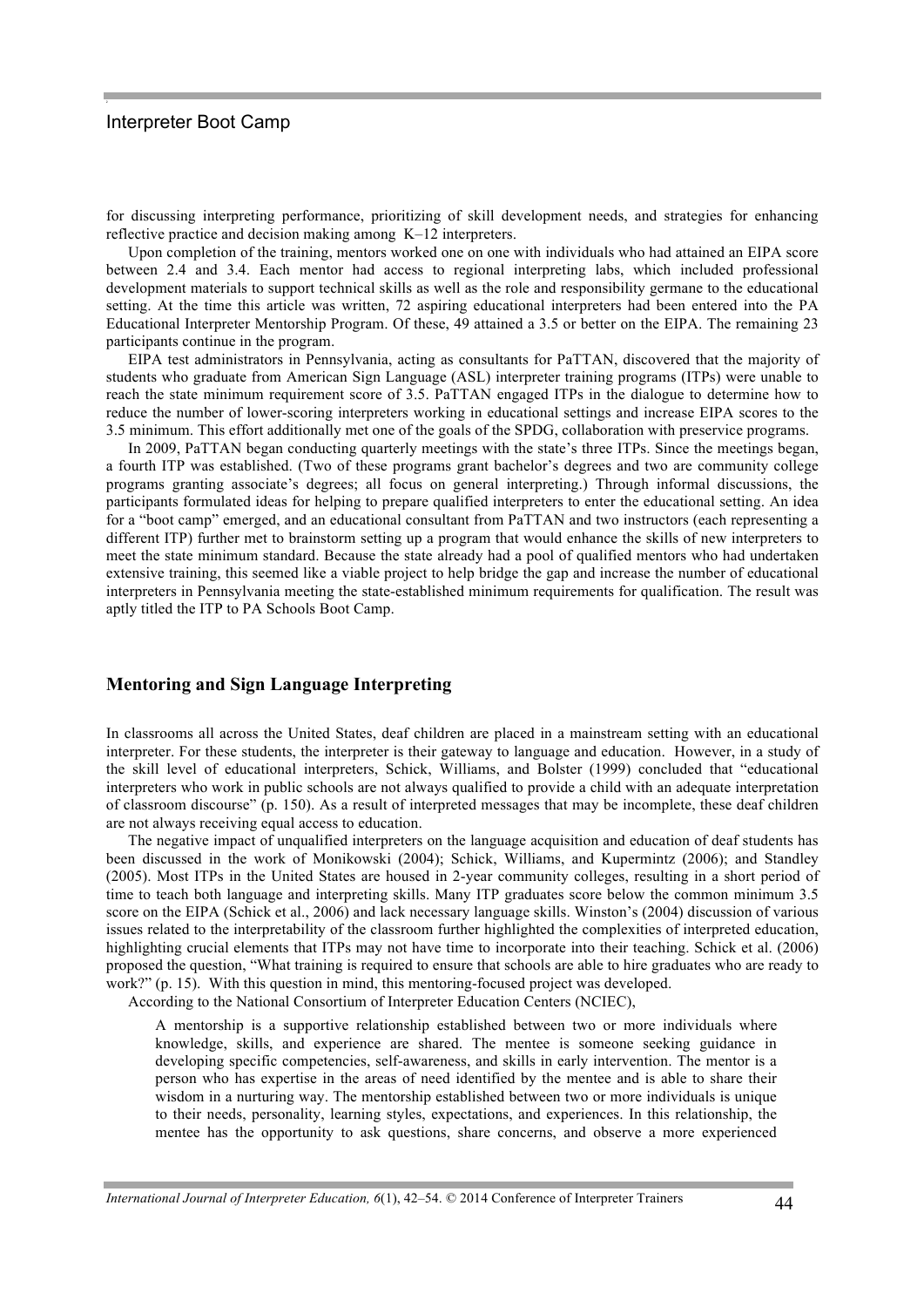professional within a safe, protected environment. Through reflection and collaboration between the mentor–mentee pair or group, the mentee can become more self-confident and competent in their integration and application of the knowledge and skills gained in the mentorship demonstrating best practice. (n.d., para.1–2)

The relationship between a mentee and a mentor are as important as the mentorship itself. The individuals involved must have complimentary personalities. They also must have the same vision regarding the purpose and expectations of the mentorship. It is equally as imperative to understand each other's perspectives.

The NCIEC has published reports related to the needs of interpreters. The "Interpreter Practitioner Needs Assessment" (Winston & Cokely, 2007) discussed the results of a survey aimed to discover if interpreters felt prepared with the education they had received, where they currently work, settings in which they would like to work with proper training, perceived gaps in training, and specific training needs for the future. There were 3,903 interpreters who responded. The survey included demographics about the respondents and resulted in 16 conclusions. Interpreters noted inadequate educational opportunities and identified areas in which they would have wanted more training. Respondents strongly felt they needed more mentoring opportunities to improve their skills. Tenet 7 of the Registry of Interpreters for the Deaf (RID) Code of Professional Conduct is Professional Development, which can take place in the form of mentoring (RID, 2005).

The "readiness to work gap" has been referenced in several articles (Bontempo & Napier, 2007; Patrie, 1995; Resnick, 1990; Wiesman & Forestal, 2006). Pearce and Napier (2010) referred to this gap as "the time in which an interpreter graduates from their training program but is yet to either be accredited/certified by the sanctioning body or develop sufficient professional practitioner experience" (p. 62). New interpreters are often sent out on jobs with little or no support; many educational interpreters work in isolation and are not typically afforded many opportunities for skill development.

As previously stated, the developers of the Boot Camp felt it was important to consider the characteristics of the interpreters to be invited to participate as mentors. Gordon and Magler (2007) stated that an effective mentor is supportive, patient, aware of roles and responsibilities, a clear communicator, an effective guide, committed, empathetic and respectful. According to RID, "Depending on the goal of the mentoring relationship, the mentor should have a working knowledge of American Sign Language (ASL); English; other languages, if relevant; interpreting methodologies; ethics; business practices; or other skills or knowledge salient to the mentoring relationship and the interpreting process" (RID, 2007, p. 2). The selection of interpreters to be mentors in the Boot Camp was based on these characteristics, as well as on their experience of training through PaTTAN's Educational Interpreter Mentorship Program.

## **Participants**

#### *Mentees*

The ITP to PA Schools Boot Camp was developed to provide formal instruction coupled with one-on-one mentoring in an intensive 3-week program. The participant criteria were interpreters who (a) had graduated from an ITP within the previous 2 years, (b) had scored between 3.0 and 3.4 on the EIPA within the previous 2 years, and (c) expressed interest in working as an interpreter in the educational (K–12) setting. The interpreters who were selected as mentees agreed to (a) attend all days of the Boot Camp, (b) work with their mentor during the time between the Boot Camp and EIPA retake, and (c) retake the EIPA.

The state of Pennsylvania currently has four ITPs. At the time of this first Boot Camp, however, only three of the programs had recent graduates; the fourth was just getting established and had no graduates. For the purposes of this article, we will identify the two bachelor's degree programs as Programs A and B and the associate's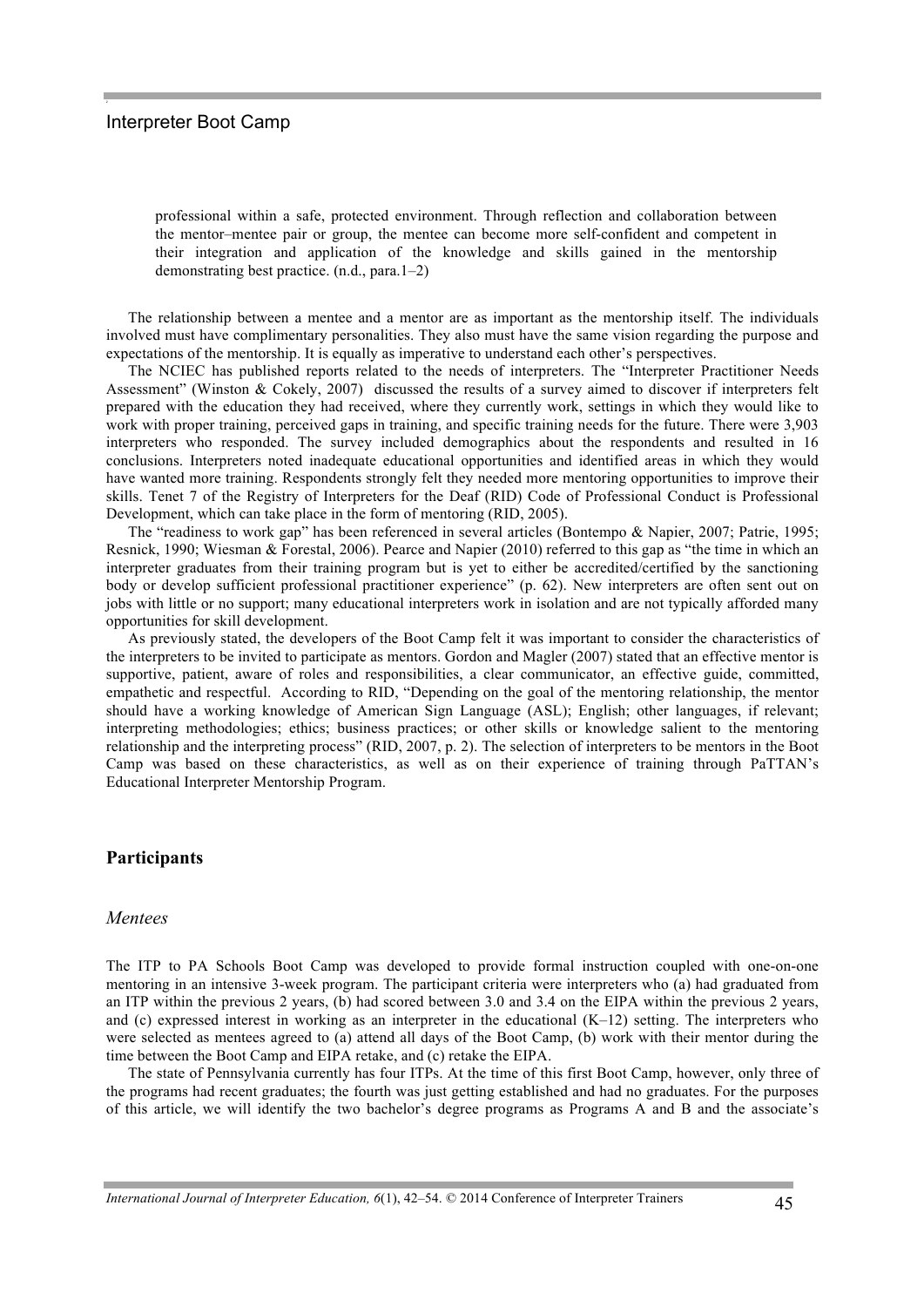degree program as Program C (see Table 1). It was important to have representation from all programs in the state that had graduates, and the Boot Camp met this goal (Program A had two graduates participating).

|  | Table 1: Participating interpreter training programs |  |  |  |
|--|------------------------------------------------------|--|--|--|
|--|------------------------------------------------------|--|--|--|

|                              | Program |  |  |  |
|------------------------------|---------|--|--|--|
| Variable                     |         |  |  |  |
| Degree granted               |         |  |  |  |
| No. of participating mentees |         |  |  |  |

For this project, the number of mentees was limited to four. The PaTTAN consultant approached instructors to identify recent graduates who had expressed a desire to work in the K–12 setting but had scored between 3.0 and 3.4 on the EIPA. Three of the four mentees met the criteria. One had a score of 2.9 but was permitted to participate so there would be representation from the ITP from which she graduated. At the end of the Boot Camp, the mentees had to retake the EIPA test at the same level and language choice as they did with their first EIPA test.

#### *Table 2: Mentee characteristics*

|                 | Mentee     |            |            |            |  |
|-----------------|------------|------------|------------|------------|--|
| Variable        | Cora       | Cathv      | Caitlin    | Cindy      |  |
| Date EIPA taken | 12/12/11   | 7/25/11    | 12/3/10    | 3/16/2012  |  |
| Level           | Secondary  | Secondary  | Secondary  | Elementary |  |
| Language        | <b>PSE</b> | <b>PSE</b> | <b>PSE</b> | <b>PSE</b> |  |
| Score           | 3.4        | 3.2        | 3.2        | 2.9        |  |
| Program         |            |            | B          |            |  |

*Note.* PSE = Pidgin Signed English.

#### *Mentors*

Four mentors participated in the program, paired with the four low-scoring educational interpreters. The mentors were chosen out of the preexisting PaTTAN Educational Interpreter Mentorship Program mentor pool because each of them had undertaken extensive mentorship training through PaTTAN. Participants received training in utilizing the Ten-Step Discourse Analysis Process (Witter-Merithew, 2001) in their mentoring. Other materials provided by PaTTAN for their mentor program included a collection or resources called a "hub" of DVDs, books, and flip video cameras. These materials were provided by PaTTAN for this project as well. Therefore, each mentor had experience with the materials in the hub that were utilized during the Boot Camp. The mentors were also given the liberty to bring personal resources that they had found effective over the past four years of mentoring through PaTTAN's Educational Interpreter Mentorship Program. The four mentors chosen for the Boot Camp were identified through review of number of mentoring hours (ranging from 65 to 192 hours), rate of improvement of previous mentees assigned to these mentors, as well as character traits of the individuals.

To match mentees with mentors, the PaTTAN consultant interviewed each potential mentee to gain knowledge of the individual's character. The PaTTAN consultant also reviewed the mentees' EIPA results pertaining to strengths and targeted areas for skill development. The PaTTAN consultant then matched each mentee with the mentor who would best meet the skill development needs and personality traits of the mentee.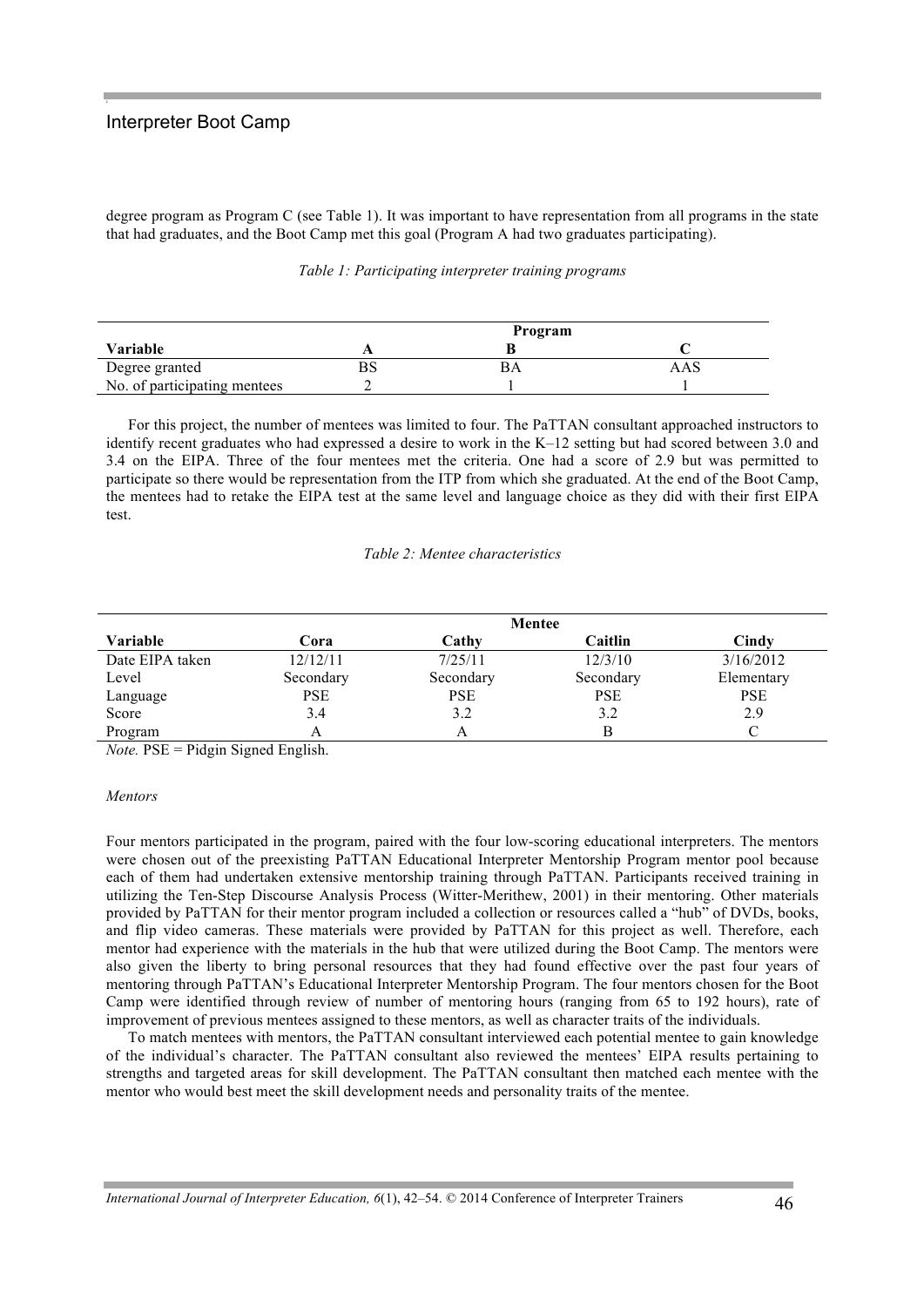|                           | <b>Mentor</b> |                |                         |              |  |
|---------------------------|---------------|----------------|-------------------------|--------------|--|
| <b>Characteristic</b>     | <b>Elaine</b> | <b>Eleanor</b> | <b>Elsie</b>            | Ellen        |  |
| Years as mentor           | 14            |                | 27                      | 15           |  |
| EIPA score                | 5.0           | 4.5            | 4.2                     | 4.2          |  |
| Years working in $K-12$   |               | h.             | 36                      | 23           |  |
|                           | $AAS$ in      | AAS in         | MA in school counseling | AAS in       |  |
| Education in interpreting | interpreting  | interpreting   | and guidance            | interpreting |  |

#### *Table 3: Mentor characteristics*

# **Boot Camp**

#### *Logistics*

A location for the Boot Camp was needed. One of the participating institutions, University A, had a classroom and lab area that met the needs for the morning classroom lectures as well as private rooms in the library equipped with flat-screen TVs, VHS and DVD players, and computers. The dining accommodations were arranged so that the mentees and mentors could eat in the cafeteria. Overnight accommodations were arranged at a local hotel.

#### *Curriculum*

With the mentees' consent, the educational consultant provided the two instructors a copy of the mentees' EIPA results. The instructors identified patterns of weakness common to all four mentees: (a) discourse mapping, (b) appropriateness of fingerspelling, (c) prosody, (d) emphasis and register, and (e) sign to spoken English (voicing) with emphasizing important information. The EIPA scores of each of the mentees in each of these targeted skill areas are listed in Table 4. Classroom lectures and activities were developed around these areas, and materials for the curriculum were chosen from a hub of resources that PaTTAN had provided to each mentor: a collection of EIPA practice materials and source texts from Digiterp Communications.

Focusing on the five identified skill sets, the instructors communicated via conference call and email to develop a blended curriculum, with the PaTTAN consultant providing support and guidance. Mentees received articles to read in advance that were accessible online, as were all of the resources to be used in the course.

| <b>Skill</b>         | Cora | Cathy | Caitlin | Cindy |
|----------------------|------|-------|---------|-------|
| Discourse mapping    | 2.3  |       | 2.0     |       |
| Appropriate use of   |      |       |         |       |
| fingerspelling       | 3.3  | 2.7   | 3.0     | 2.3   |
| Prosodic information | 3.3  | 2.7   | 3.0     | 3.0   |
| Prosody register     |      | 2.7   | 3.0     | 2.7   |

ASL to English: 2.5 3.0 2.5 2.5 2.5

*Table 4: Targeted skills for the Boot Camp and participants' EIPA score in that skill*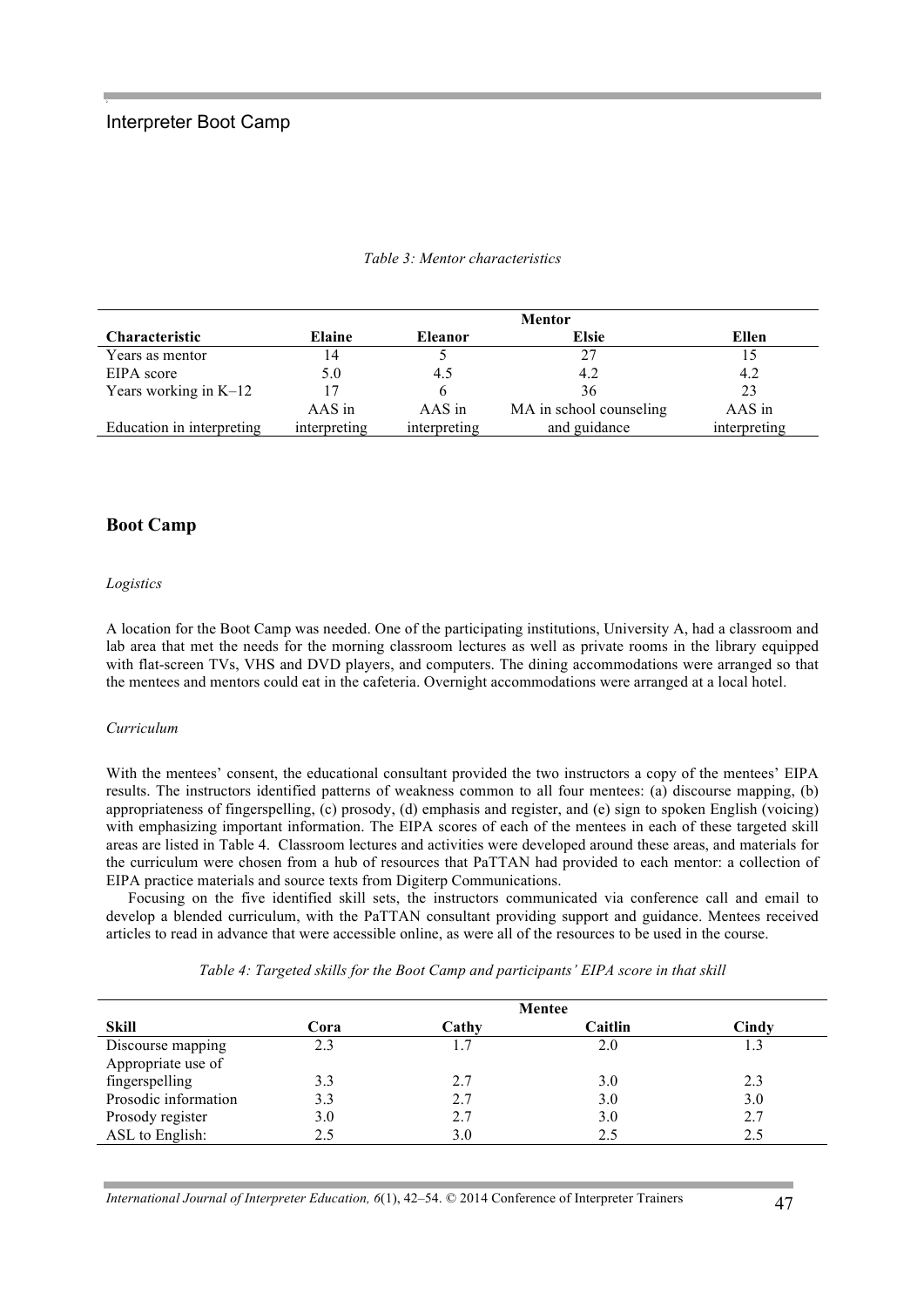| $\mathbf{r}$<br>Emphasizing important |  |
|---------------------------------------|--|
| words                                 |  |

During the morning, there was focused instruction on each of the five targeted skills. In the afternoon, the mentees and mentors met one on one for activities and focused practice based on the morning sessions. Each morning the mentees recorded themselves interpreting predetermined stimuli, focusing on a specific skill set for the day, and reviewed and discussed the recorded work with their mentors in the afternoon.

#### *Preparations*

Prior to arrival, mentors and mentees received each other's contact information and established contact. Some mentors assigned work for their mentees to complete before the first day. All participants arrived at the hotel the day before the Boot Camp began; during dinner, the instructors and PaTTAN staff made final preparations, and the mentees sat separately and got to know each other.

#### *Day One*

On arrival at the university, the mentees recorded a baseline interpretation sample—a text at the appropriate grade level. Three of the mentees had taken the Pidgin Signed English (PSE) secondary stimulus exam and one had taken the PSE elementary stimulus, and they recorded baseline samples of these as well. In order to simulate testing conditions, each mentee was taken to a separate room for a warm-up period, was given the lesson plan for the stimulus content and a piece of blank paper to use for planning purposes, and had 10 minutes to review and make notes. After the preparation time, the mentees interpreted the stimulus, using flip cameras for recording . The videos were transferred onto laptops for the assigned mentors to view. The mentors collected their mentees' notes as well, to understand how they used their preparation time.

The instructors began the classroom portion by asking the mentees to describe their preparation for the interpretation: Three of the mentees wrote synonyms for some of the key terms; one mentee wrote nothing. All of the mentees said they mainly practiced fingerspelling the key terms outlined on the lesson plan.

The instructors began by talking about the importance of planning the interpretation, using the Ten-Step Discourse Analysis Process (TSDAP; Witter-Merithew, 2001). The instructors described each step and the group practiced together with a short English text. Participants were then given a longer English text to repeat the process with a partner. They then produced an interpretation of this text that was recorded and used in the afternoon session with their mentors. The participants said they felt that the TSDAP helped improve their interpretations.

After lunch, the mentees went to designated rooms in the library to meet with their mentors for 3 hours, to review the mentees' baseline video and the video recorded after conducting the TSDAP. The mentors and mentees discussed the videos and established plans for skill development. The mentees were assigned "homework" for that evening. All participants then gathered back in the classroom for a short debriefing meeting. The mentors, the educational consultant, and the instructors then excused the mentees and met alone to discuss how things went the first day. The mentors shared how each mentee was doing and offered each other suggestions for the next day's lessons and activities.

In the evening, the mentees and mentors returned to the classroom for skill-building activities following a short lecture, which on the first night focused on spatial mapping and classifiers. For the first activity, mentees watched a Pixar animated short video with no spoken language, while the mentors had their backs to the screen. The mentees used classifiers and their use of space to show the story to the mentors, and then everyone watched the video again together. The mentors gave feedback and offered suggestions for improvement. Then the mentees and mentors switched places; the mentors described the video clip and then they all watched the video and discussed using space and classifiers.

For the second activity, the mentees were each given a photograph and had to use only classifiers and their signing space to describe it while the mentors drew pictures based on the descriptions; then the drawings were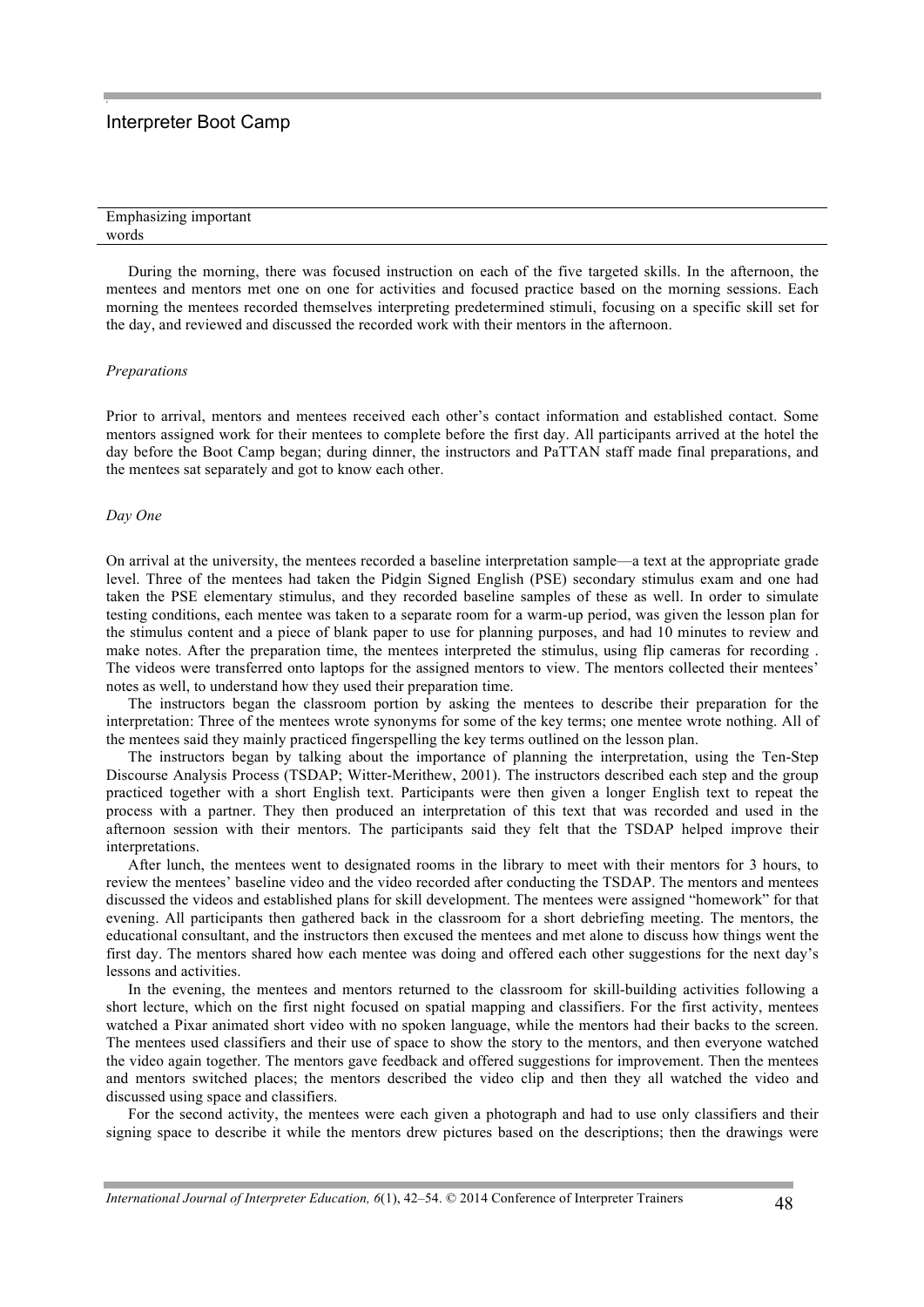compared to the photographs. This activity was performed with roles switched as well. The evening concluded, and the mentees went back to the hotel to work on their individual assignments.

#### *Day Two*

The second day of Boot Camp focused on prosody and spatial mapping. The instructors led short lectures on these topics and showed videos in which the mentees had to identify when spatial mapping was used. First, the mentees watched *Mirrored Math* (Bowen-Bailey, 2002), which consists of one clip of a hearing math teacher teaching a lesson on number lines and another clip of a deaf teacher teaching a similar lesson. The mentees interpreted the first video from English into ASL. The mentees then watched the ASL model, noting and commenting on the use of spatial mapping and prosody. If there were areas that the mentees did not note, the instructors pointed out those examples.

Later in the morning, another video clip was presented, from the CD-ROM *Goats, Trolls, and Numbskulls* (Bowen-Bailey, 2003): a lecture on the talking animal folklore genre featuring the story "The Three Billy Goats Gruff." The mentees once again used the TSDAP and produced and recorded interpretations of the text for review with their mentors in the afternoon sessions. Utilizing the storytelling aspect of this text, the mentees could apply concepts of prosody and spatial mapping when interpreting from English to sign language, following the TSDAP to first plan out how they would use space and cohesion markers. Once they completed their TSDAP and interpretation, the group discussed the process.

After lunch, the mentees and mentors again went to the library to view the recorded videos and to work on skill development activities. They met for 3–5 hours, and both groups commented that they did not realize how fast the time flew by! The mentees found this individualized attention to be a critical component of the Boot Camp. At the end of the day, the mentors, educational consultant, and instructors debriefed. The mentors commented on the mentees' motivation—the mentees were already incorporating the feedback they had received into their interpretations; the mentors noticed a difference after just one day. The mentees' drive was inspiring to the mentors as well as to the educational consultant and instructors.

For the evening activity on prosody, the mentees and mentors created scenarios using the sound "bah" that they acted out The mentees could use only the one sound, raising and lowering intonation to get the mentors to guess whether the scenario was a question, an accusation, or a statement of shock, sadness or happiness. This activity was a challenge for some, because the mentees could not act out the scenario along with making the sound "bah," but it proved to be fun in the end. The mentors and the mentees took turns doing this activity.

#### *Day Three*

On the third morning, the instructors discussed the use of fingerspelling and sign-to-spoken interpreting in the educational setting. Again, the instructors led the lectures with the use of video examples, and the mentees completed a TSDAP process for the two texts that were used. In both texts, ASL was the source language. The texts ("Leila" and "Justin") were from the EIPA practice videos (available from www.boystownpress.org). The recorded interpretations from the mentees were used in their afternoon sessions with their mentors. The goal of the texts was to help the mentees sound more natural in their spoken English interpretations, using prosody, cohesion markers, and proper sentence type (e.g., making a statement instead of asking a question).

The mentees and mentors met again in the afternoon for more on-on-one intensive skill development. This afternoon the mentor and the mentee created a skill development plan for the mentee to work on the following week. There was no structured evening activity; the mentees used the time to work on assignments the mentors had provided. Mentees took the skill development seriously throughout the course. Mentors appreciated the mentees' motivation and were pleasantly surprised at the amount of improvement they saw in just a few days.

*Day Four*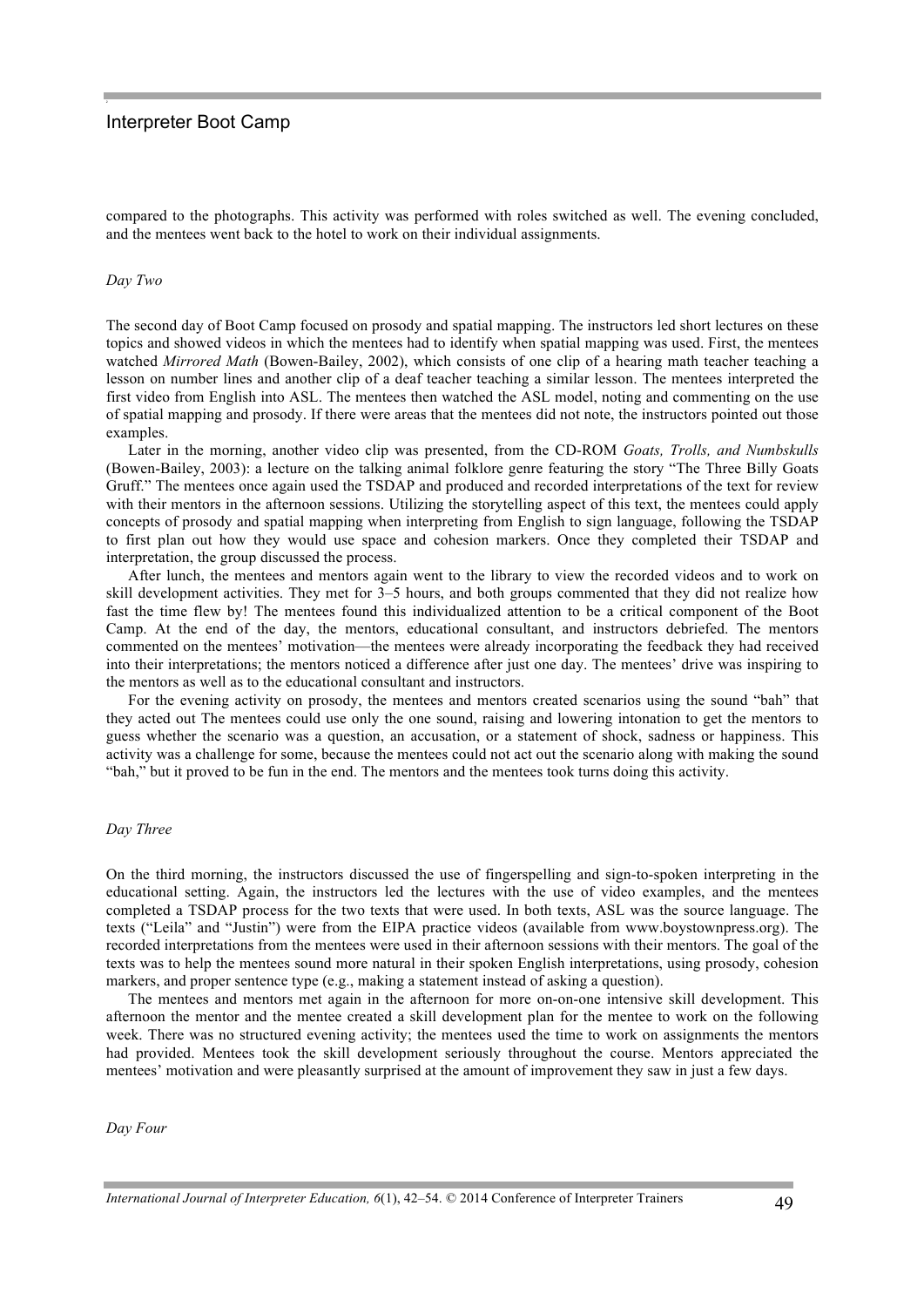The final day of the Boot Camp was a wrap-up. The mentees arrived and went through the same exercise they had done on the first day when establishing their baseline videos; they were given the lesson plan and scratch paper for notes, and 10 minutes of preparation, then they were recorded interpreting the text. There was a notable difference in how the mentees prepared for this interpretation compared to the first baseline recording. For the first recording, all four mentees had made minimal or no notations. However, for the second, three of the four mentees used content prediction techniques they had learned, listing possible concepts, spatial mapping of content, and predictions of vocabulary that might warrant fingerspelling. The fourth mentee, who wrote nothing prior to the baseline taping, wrote a list of possible vocabulary terms. The mentors and mentees met and finalized an action plan for the following week.

The mentees then met privately with the instructors to talk about their experiences in the Boot Camp. The mentees spoke candidly, expressing their gratitude for the Boot Camp and describing the wonderful relationships they developed with their mentors, and they talked about how much they felt they had grown in such a short period of time. Mentees also provided feedback on how to improve the Boot Camp for the future.

# **Experiential Learning Theory Applied to Boot Camp**

Interpreter education approaches learning through the students' experiences. Teachers set up assignments in which students have to interpret segments, self-analyze their work, receive critique from peers and the teacher, and apply those comments to improve their work in the future. This is the *experiential learning theory* (ELT) process (Kolb, 1984), grounded in how students experience learning. There are four abilities to the ELT cycle: concrete experience (CE), reflective observation (RO), abstract conceptualization (AC), and active experimentation (AE). Kolb (1984) described how students should go through the process:

[T]hey must be able to involve themselves fully, openly, and without bias in new experiences (CE). They must be able to reflect on and observe their experiences from many perspectives (RO). They must be able to create concepts that integrate their observations into logically sound theories (AC), and they must be able to use those theories to make decisions and solve problems (AE). (p. 30)

This cycle of learning directly applies to the mentees' experience during Boot Camp. First, during the classroom portion, the instructors explained to the mentees the skill that was being focused on for that day. The mentees did video recordings where they had a concrete experience of interpreting a text. After the interpretation was recorded, the mentees were asked to reflect on their experience of interpreting and apply what they had learned from the lesson to their interpretation (RO). In the afternoon, the mentees went with their mentors for oneon-one time. The mentors and mentees viewed the recording, and the mentees were asked to reflect on and analyze their work (AC). The mentors came up with strategies to foster improvement in targeted areas for the mentees to apply to their next interpretation (AE).

As the mentees went through the cycle, they learned from their experiences. The mentors guided the mentees along the path of learning and showed the mentees how to incorporate new strategies and techniques into their interpretation skills. The tools that the mentees learned during the Boot Camp are ones that they can apply throughout their career as sign language interpreters.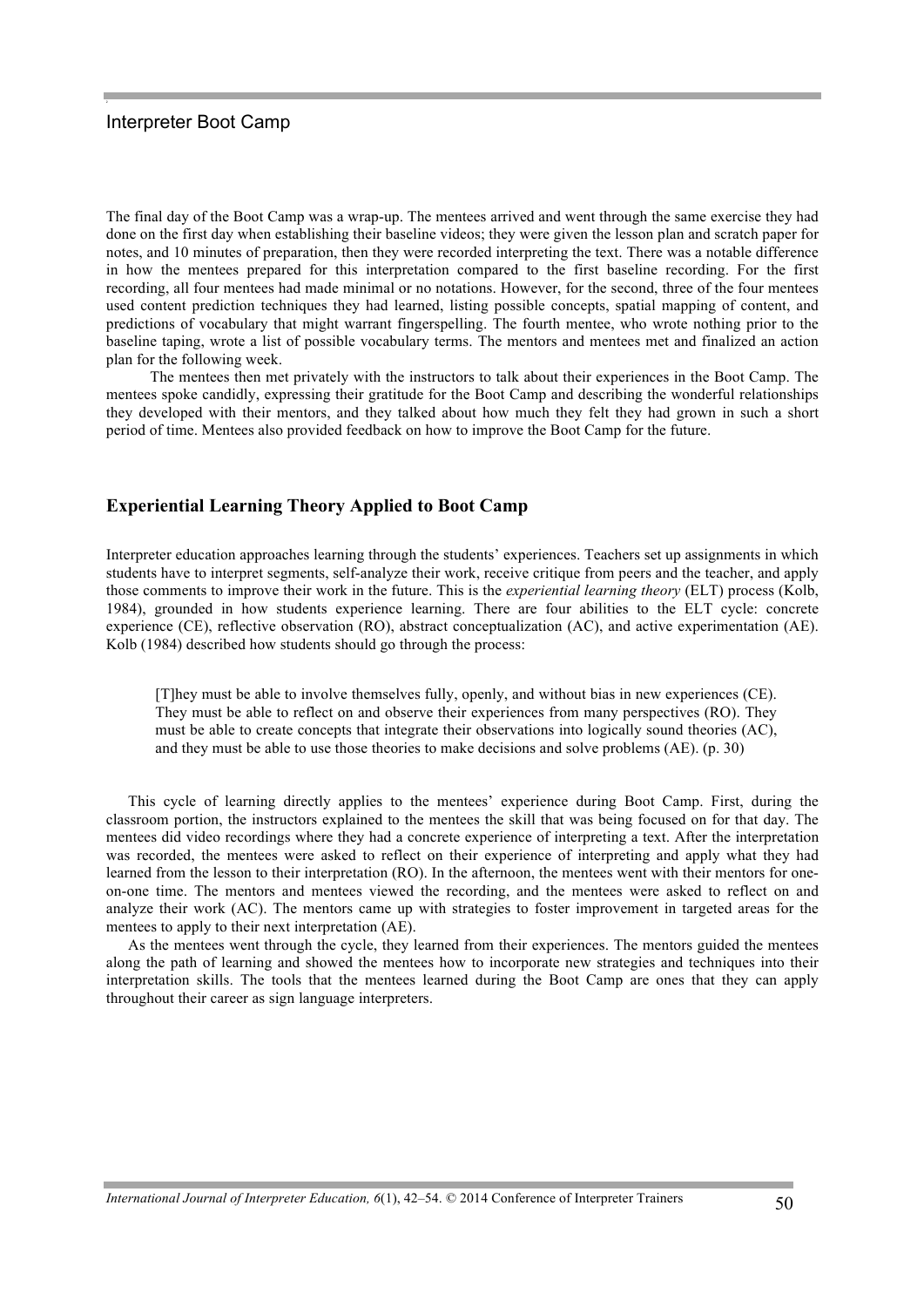## **Summer Institute**

#### *After Boot Camp*

Over the following week, the mentees and mentors worked together on skill development. The mentors assigned homework and the mentees completed tasks. Most of the mentoring during this week was from a distance through means such as Skype, email, and online Dropbox servers. The mentees and mentors then met again a week after Boot Camp ended, at the PaTTAN Educational Interpreter Summer Institute, an annual two-day training that PaTTAN provides for Pennsylvania educational interpreters working in the K–12 setting. The training focus of the institute is identified by reviewing that year's EIPA scores and determining areas of need for skill development. National presenters are brought in to address specific skill deficit areas. However, because the law states that working educational interpreters in Pennsylvania are required to earn a 3.5 on the EIPA, the target level of difficulty for this institute is relative to a 4.0 or higher, which was beyond the level of the Boot Camp participants.

During the Institute, the mentees and mentors gathered for a final meeting, To prepare the mentees for the retake of the EIPA, the culmination of the Boot Camp, instructors went over basic test-taking strategies. The mentors and mentees shared what they had been doing during the week between the Boot Camp and the Summer Institute, and the meeting ended with a fun game to help ease tension. On the morning of the test day, the mentors and instructors met with the mentees for last-minute advice and nurturing.

# **Results**

All of the mentees who participated in the Boot Camp improved their EIPA score. Not all the participants earned the state minimum requirement of a 3.5, but all made improvements.

|                     | <b>Mentee</b> |       |         |       |
|---------------------|---------------|-------|---------|-------|
| <b>EIPA</b> attempt | Cora          | Cathy | Caitlin | Cindy |
| Original            | 3.4           | 3.2   | 3.2     | 2.9   |
| Retake              | 40            | 35    | 33      |       |

*Table 5: EIPA Comparative scores*

Cora and Cindy's scores jumped by 0.6 and 0.5 points, respectively. Cora had been working as an interpreter since she graduated from her ITP. Cindy had just taken her EIPA a few months prior to the Boot Camp. She received her scores in April and the Boot Camp began in June. Even though Cindy did not score a 3.5, the Boot Camp clearly impacted her skills exponentially. Cindy had not been working as an interpreter, but she had been working with deaf people in other capacities since her graduation.

Cathy improved her score by 0.3 points. She had been working as an interpreter from the time she graduated until the start of the Boot Camp. Through her efforts, she improved her score to achieve the state minimum needed—but the score belies her actual improvement. Caitlin had not been interpreting since graduating from the ITP, and her EIPA scores were the oldest: She had taken the test a year and a half prior to Boot Camp. We can speculate that had she taken the EIPA more recently, her baseline score may have been lower, and thus her improvement greater, due the fact she had not been working as an interpreter or with deaf people.

The mentees felt enriched by this learning opportunity. One mentee noted that the Boot Camp was "a wonderful life-changing experience. The positive encouragement that the mentors displayed day in and day out was amazing. In the few days I was there, I grew to become a better interpreter and it made me more passionate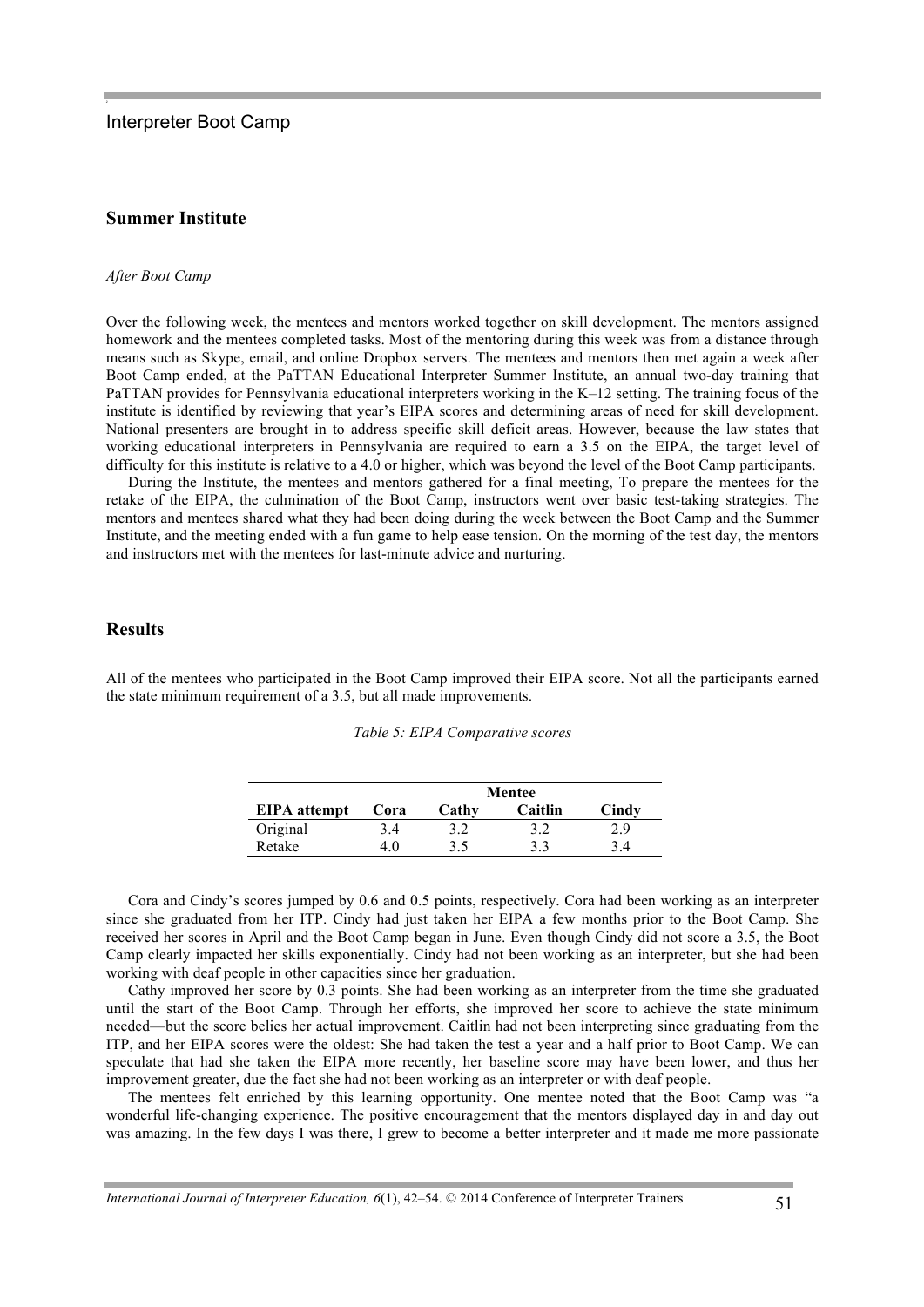about interpreting." The mentors also saw improvement; based on the EIPA retake, it was evident that the Boot Camp successfully assisted all the mentees in skill development.

Table 6 shows the breakdown of the targeted skills the instructors and mentors focused on during Boot Camp. In nearly all categories improvement is evident. The only outlier is Caitlin's score.

|                                   | <b>Mentee</b> |       |         |       |
|-----------------------------------|---------------|-------|---------|-------|
| Skill                             | Cora          | Cathy | Caitlin | Cindy |
| Discourse mapping                 |               |       |         |       |
| Original                          | 2.3           | 1.7   | 2.0     | 1.3   |
| Retake                            | 3.0           | 2.0   | 2.0     | 2.0   |
| Appropriate use of fingerspelling |               |       |         |       |
| Original                          | 3.3           | 2.7   | 3.0     | 2.3   |
| Retake                            | 4.0           | 3.0   | 3.0     | 3.0   |
| Prosodic information: Emphasis    |               |       |         |       |
| Original                          | 3.3           | 2.7   | 3.0     | 3.0   |
| Retake                            | 4.3           | 3.0   | 2.7     | 3.7   |
| Prosody register                  |               |       |         |       |
| Original                          | 3.0           | 2.7   | 3.0     | 2.7   |
| Retake                            | 4.3           | 3.0   | 2.7     | 3.7   |
| Sign to voice: Emphasizing        |               |       |         |       |
| important words                   |               |       |         |       |
| Original                          | 2.5           | 3.0   | 2.5     | 2.5   |
| Retake                            | 3.0           | 3.5   | 3.5     | 2.5   |

*Table 6: EIPA Comparative scores by skill*

## **Conclusion**

The Interpreter Boot Camp was ultimately a success. Every mentee who participated increased her EIPA scores. Even though only two out of the four achieved the 3.5 or higher required to work as an educational interpreter in the state of Pennsylvania, they all improved. The mentees commented that the experience was worthwhile and that they learned a lot in such a short amount of time. Mentors benefited as well. Reflecting on the Boot Camp, one mentor wrote to the PaTTAN Educational Consultant:

With your direction, your team brought together preeminent authorities in the field to provide the training and tools necessary to "grow" a mentor. As a result, not only was I able to support and assist my peers in "jumping the bar," but personally and professionally I was tremendously enriched.

We hope that other states look at how these ITPs collaborated to orchestrate the ITP to PA Schools Boot Camp and consider replicating the program or creating a similar course. Raising EIPA scores by working with lowperforming ITP graduates enlarges the pool of qualified educational interpreters; and it represents a step toward the ultimate goal of providing access to effective interpreting services for all children who need them.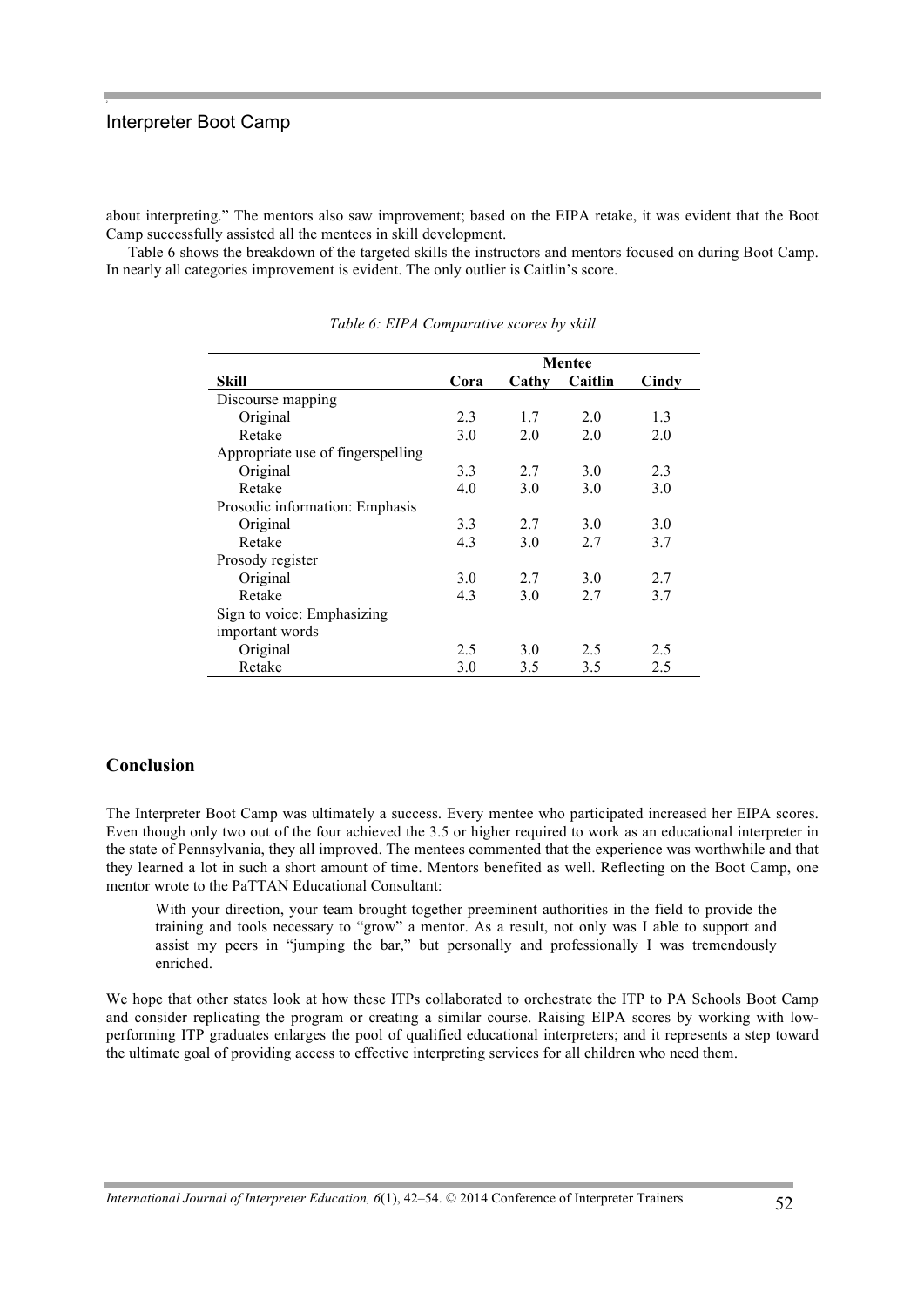# **References**

- Bontempo, K., & Napier, J. (2007). Mind the gap! A skills gap analysis of sign language interpreters. *The Sign Language Translator & Interpreter*, *1*, 275–299.
- Bowen-Bailey, D. (2002). *Mirrored math: Five parallel mathematics lessons in ASL and English* [CD-ROM]. Minneapolis, MN: College of St. Catherine.
- Bowen-Bailey, D. (2003). *Goats, trolls, and numbskulls: A middle school lecture on folklore genres with Lise Lunge-Larsen* [CD-Rom]. Minneapolis, MN: College of St. Catherine.
- Classroom Interpreting. (n.d.) *Parents - What does special education law say about educational interpreters?* Retrieved from http://www.classroominterpreting.org/parents/Law.asp
- Commonwealth of Pennsylvania School Code Chapter 14, Highly Qualified Personnel, and Federals Regulations as 34 CFR 300.42
- Gordon, P., & Magler, M. (2007). *The mentor's companion: A practical guide to mentoring*. Alexandria, VA: Registry of Interpreters for the Deaf Press.
- Kolb, D. A. (1984). Experiential learning: Experience as the source of learning and development. Englewood Cliffs, NJ: Prentice-Hall.
- Monikowski*,* C. (2004*).* Language myths in interpreted education*:* First language*,* second language, what language*?* In E. Winston (Ed.), *Educational interpreting*: *How it can succeed* (pp. 48–60). Washington, DC: Gallaudet University Press.
- National Consortium of Interpreter Education Centers. (n.d.). *What is mentoring?* Retrieved from http://www.interpretereducation.org/aspiring-interpreter/mentorship/what-is-mentoring/
- Patrie, C. (1995). The "readiness-to-work" gap. In E. Winston (Ed.), Mapping our course: A collaborative venture. *1994 CIT Conference Proceedings* (pp. 53–56). CIT Publications.
- Pearce, T., & Napier, J. (2010). Mentoring: A vital tool for interpreter graduates. *International Journal of Interpretation. 2,* 58–75.
- Registry of Interpreters for the Deaf. (2005). *Code of professional conduct*. Retrieved from http://rid.org/UserFiles/File/pdfs/codeofethics.pdf
- Resnick, S. (1990). The skill gap: Is mentoring the answer? In L. Swabey (Ed.), *Proceedings of the 8th National Convention of the Conference of Interpreter Trainers (pp. 131–140). CIT Publications.*
- Schick, B., Williams, K. & Bolster, L. (1999). Skills levels of educational interpreters working in the public schools. *Journal of Deaf Studies and Deaf Education, 4,* 144–155.
- Schick, B., Williams, K., & Kupermintz, H. (2006). Look who's being left behind: Educational interpreters and access to education for deaf and hard-of-hearing students. *Journal of Deaf Studies and Deaf Education, 11,* 3–20*.*